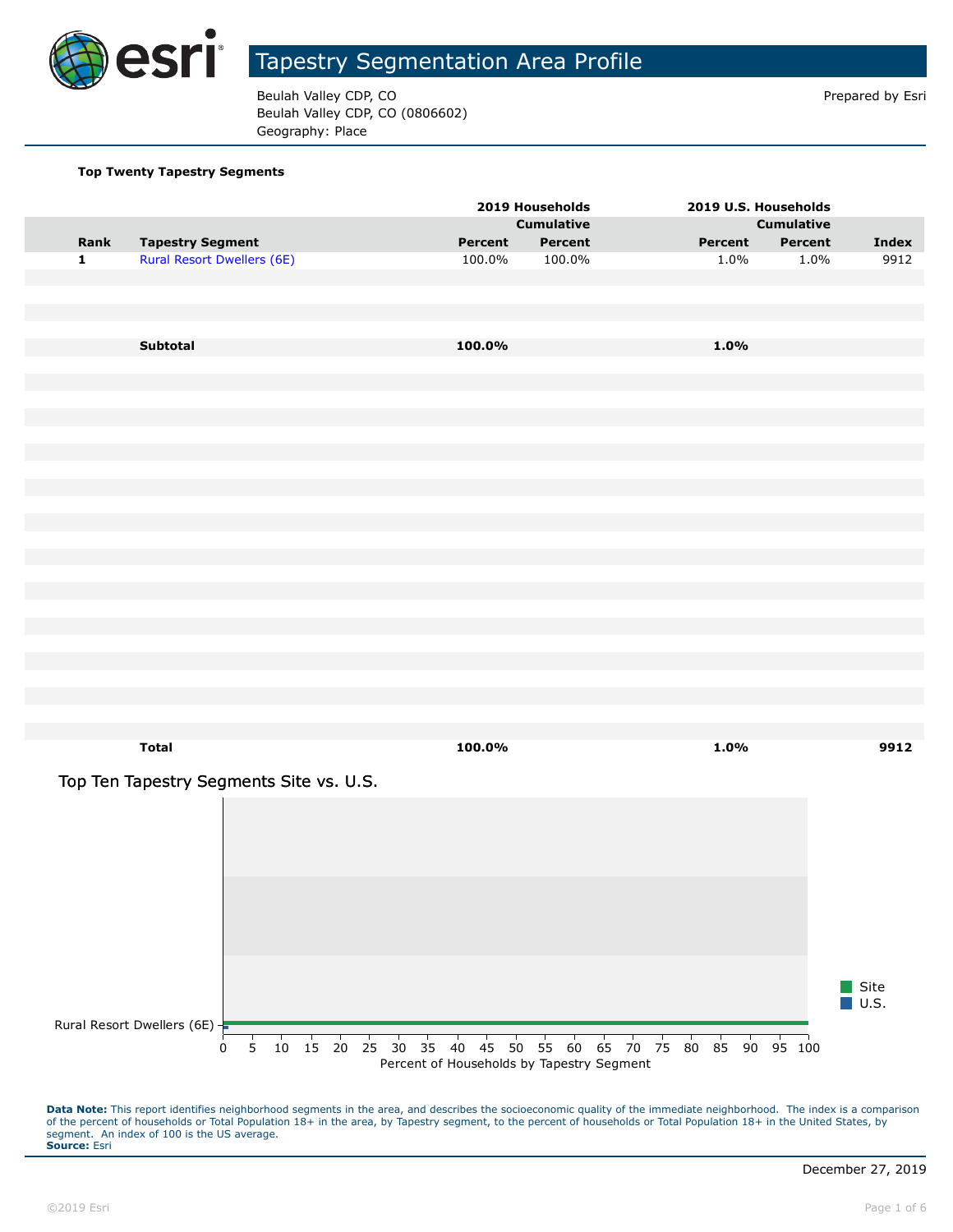

Beulah Valley CDP, CO **Prepared by Estimate Struck CDP, CO** Prepared by Esri Beulah Valley CDP, CO (0806602) Geography: Place

#### 2019 Tapestry Indexes by Households

0 2,000 4,000 6,000 8,000

Index

|                             |       |       | Index |       |        |  |  |  |
|-----------------------------|-------|-------|-------|-------|--------|--|--|--|
| $\mathbf 0$                 | 2,000 | 4,000 | 6,000 | 8,000 | 10,000 |  |  |  |
| $14C \cdot$                 |       |       |       |       |        |  |  |  |
| $14A \cdot$                 |       |       |       |       |        |  |  |  |
| $13D -$                     |       |       |       |       |        |  |  |  |
| $13B -$                     |       |       |       |       |        |  |  |  |
| $12D -$                     |       |       |       |       |        |  |  |  |
| $12B -$                     |       |       |       |       |        |  |  |  |
| $11E -$                     |       |       |       |       |        |  |  |  |
| $11C -$                     |       |       |       |       |        |  |  |  |
| $11A -$                     |       |       |       |       |        |  |  |  |
| $10D -$                     |       |       |       |       |        |  |  |  |
| $10B -$                     |       |       |       |       |        |  |  |  |
| 9F-                         |       |       |       |       |        |  |  |  |
| $9D -$                      |       |       |       |       |        |  |  |  |
| 9B -                        |       |       |       |       |        |  |  |  |
| $8G -$                      |       |       |       |       |        |  |  |  |
| 8E -                        |       |       |       |       |        |  |  |  |
| Tapestry Segments<br>$8C -$ |       |       |       |       |        |  |  |  |
| 8A -                        |       |       |       |       |        |  |  |  |
| $7E -$                      |       |       |       |       |        |  |  |  |
| $7C -$                      |       |       |       |       |        |  |  |  |
| $7A -$                      |       |       |       |       |        |  |  |  |
| 6E                          |       |       |       |       |        |  |  |  |
| $6C -$                      |       |       |       |       |        |  |  |  |
| $6A -$                      |       |       |       |       |        |  |  |  |
| $5D -$                      |       |       |       |       |        |  |  |  |
| $5B -$                      |       |       |       |       |        |  |  |  |
| $4C -$                      |       |       |       |       |        |  |  |  |
| $4A -$                      |       |       |       |       |        |  |  |  |
| $3B -$                      |       |       |       |       |        |  |  |  |
| $2D -$                      |       |       |       |       |        |  |  |  |
| $2B -$                      |       |       |       |       |        |  |  |  |
| $1E -$                      |       |       |       |       |        |  |  |  |
| $1C -$                      |       |       |       |       |        |  |  |  |
| $1A -$                      |       |       |       |       |        |  |  |  |

Data Note: This report identifies neighborhood segments in the area, and describes the socioeconomic quality of the immediate neighborhood. The index is a comparison of the percent of households or Total Population 18+ in the area, by Tapestry segment, to the percent of households or Total Population 18+ in the United States, by segment. An index of 100 is the US average. **Source:** Esri

1A 1C 1E 2B 2D 3B 4A 4C 5B 5D 6A 6C 6E 7A 7C 7E 8A 8C 8E 8G 9B 9D 9F 10B 10D 11A 11C 11E 12B 12D 13B 13D 14A 14C

Tapestry Segments

Tapestry Segments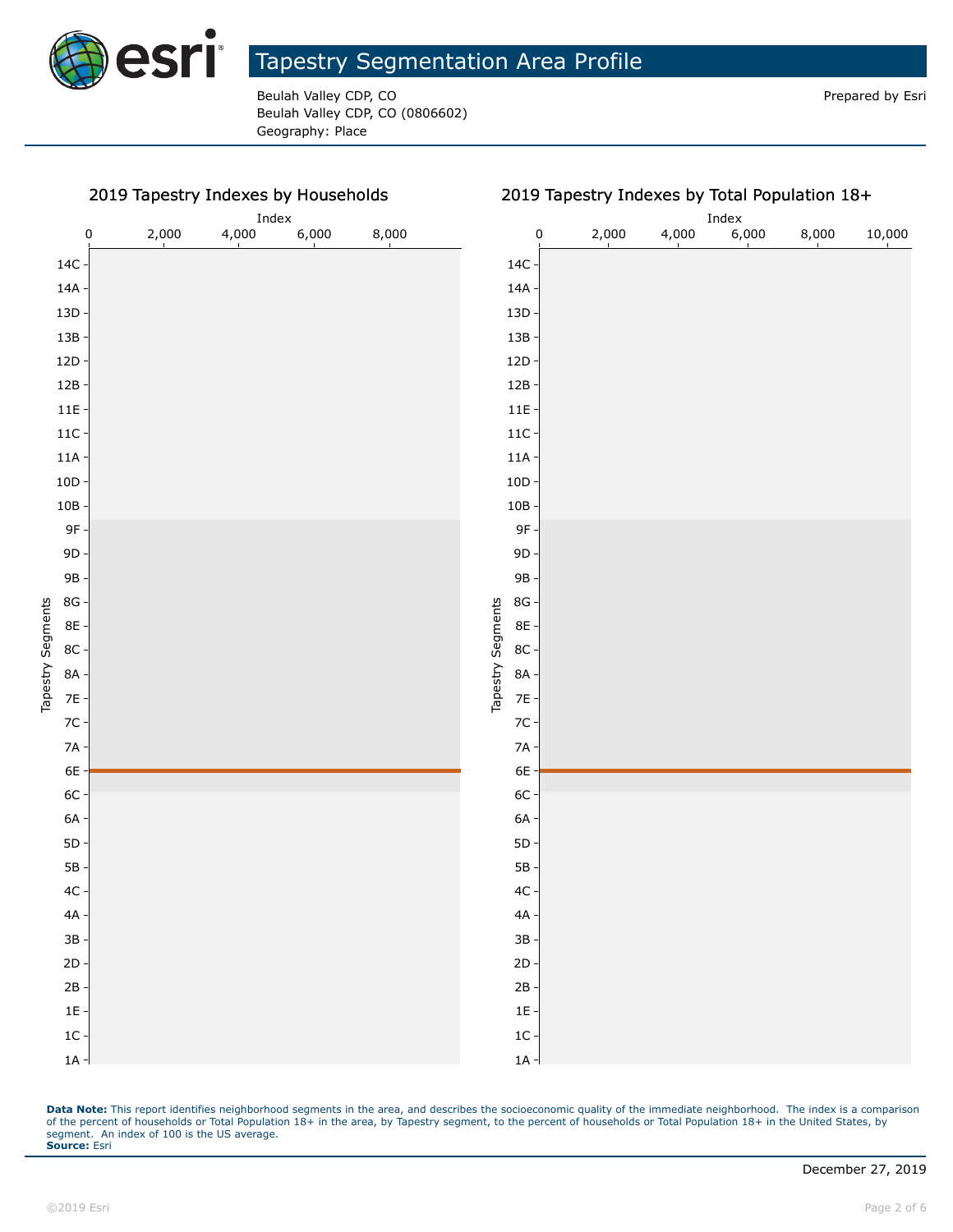

Beulah Valley CDP, CO **Prepared by Estimate 2** Prepared by Esri Beulah Valley CDP, CO (0806602) Geography: Place

| <b>Tapestry LifeMode Groups</b>        |               | 2019 Households | <b>2019 Adult Population</b> |               |                |              |  |
|----------------------------------------|---------------|-----------------|------------------------------|---------------|----------------|--------------|--|
|                                        | <b>Number</b> | <b>Percent</b>  | <b>Index</b>                 | <b>Number</b> | <b>Percent</b> | <b>Index</b> |  |
| Total:                                 | 281           | 100.0%          |                              | 510           | 100.0%         |              |  |
|                                        |               |                 |                              |               |                |              |  |
| 1. Affluent Estates                    | $\mathbf 0$   | 0.0%            | 0                            | 0             | 0.0%           | $\mathbf 0$  |  |
| Top Tier (1A)                          | 0             | 0.0%            | 0                            | 0             | 0.0%           | 0            |  |
| Professional Pride (1B)                | $\pmb{0}$     | 0.0%            | 0                            | $\pmb{0}$     | 0.0%           | 0            |  |
| Boomburbs (1C)                         | 0             | 0.0%            | 0                            | 0             | 0.0%           | 0            |  |
| Savvy Suburbanites (1D)                | 0             | 0.0%            | 0                            | 0             | 0.0%           | $\pmb{0}$    |  |
| Exurbanites (1E)                       | 0             | 0.0%            | 0                            | 0             | 0.0%           | 0            |  |
|                                        |               |                 |                              |               |                |              |  |
| 2. Upscale Avenues                     | 0             | 0.0%            | 0                            | 0             | 0.0%           | 0            |  |
| Urban Chic (2A)                        | 0             | 0.0%            | 0                            | 0             | 0.0%           | 0            |  |
| Pleasantville (2B)                     | 0             | 0.0%            | 0                            | 0             | 0.0%           | 0            |  |
| Pacific Heights (2C)                   | 0             | 0.0%            | 0                            | 0             | 0.0%           | $\pmb{0}$    |  |
| <b>Enterprising Professionals (2D)</b> | 0             | 0.0%            | 0                            | 0             | 0.0%           | 0            |  |
|                                        |               |                 |                              |               |                |              |  |
| 3. Uptown Individuals                  | 0             | 0.0%            | 0                            | 0             | 0.0%           | 0            |  |
| Laptops and Lattes (3A)                | $\mathbf 0$   | 0.0%            | 0                            | $\pmb{0}$     | 0.0%           | $\mathbf 0$  |  |
| Metro Renters (3B)                     | 0             | 0.0%            | 0                            | 0             | 0.0%           | 0            |  |
| Trendsetters (3C)                      | 0             | $0.0\%$         | 0                            | 0             | 0.0%           | 0            |  |
| 4. Family Landscapes                   | 0             | 0.0%            | 0                            | 0             | 0.0%           | $\mathbf 0$  |  |
| Soccer Moms (4A)                       | 0             | 0.0%            | 0                            | 0             | 0.0%           | 0            |  |
| Home Improvement (4B)                  | 0             | 0.0%            | 0                            | 0             | 0.0%           | 0            |  |
| Middleburg (4C)                        | 0             | 0.0%            | 0                            | 0             | 0.0%           | 0            |  |
|                                        |               |                 |                              |               |                |              |  |
| 5. GenXurban                           | 0             | 0.0%            | 0                            | 0             | 0.0%           | 0            |  |
| Comfortable Empty Nesters (5A)         | 0             | 0.0%            | 0                            | 0             | 0.0%           | 0            |  |
| In Style (5B)                          | 0             | $0.0\%$         | 0                            | 0             | $0.0\%$        | 0            |  |
| Parks and Rec (5C)                     | $\pmb{0}$     | 0.0%            | 0                            | $\pmb{0}$     | 0.0%           | $\pmb{0}$    |  |
| <b>Rustbelt Traditions (5D)</b>        | 0             | 0.0%            | 0                            | 0             | 0.0%           | 0            |  |
| Midlife Constants (5E)                 | 0             | 0.0%            | 0                            | 0             | 0.0%           | $\mathbf 0$  |  |
|                                        |               |                 |                              |               |                |              |  |
| <b>6. Cozy Country Living</b>          | 281           | 100.0%          | 833                          | 510           | 100.0%         | 844          |  |
| Green Acres (6A)                       | 0             | 0.0%            | 0                            | 0             | 0.0%           | 0            |  |
| Salt of the Earth (6B)                 | 0             | 0.0%            | 0                            | 0             | 0.0%           | 0            |  |
| The Great Outdoors (6C)                | 0             | 0.0%            | 0                            | 0             | 0.0%           | 0            |  |
| Prairie Living (6D)                    | 0             | 0.0%            | 0                            | 0             | 0.0%           | $\pmb{0}$    |  |
| <b>Rural Resort Dwellers (6E)</b>      | 281           | 100.0%          | 9,912                        | 510           | 100.0%         | 10,704       |  |
| <b>Heartland Communities (6F)</b>      | 0             | 0.0%            | 0                            | $\pmb{0}$     | 0.0%           | $\mathbf 0$  |  |
|                                        |               |                 |                              |               |                |              |  |
| 7. Ethnic Enclaves                     | $\mathbf 0$   | 0.0%            | 0                            | 0             | 0.0%           | $\mathbf 0$  |  |
| Up and Coming Families (7A)            | 0             | 0.0%            | 0                            | 0             | $0.0\%$        | 0            |  |
| Urban Villages (7B)                    | 0             | 0.0%            | 0                            | 0             | 0.0%           | 0            |  |
| American Dreamers (7C)                 | 0             | 0.0%            | 0                            | 0             | 0.0%           | 0            |  |
| <b>Barrios Urbanos (7D)</b>            | 0             | 0.0%            | 0                            | 0             | 0.0%           | 0            |  |
| Valley Growers (7E)                    | 0             | 0.0%            | 0                            | 0             | 0.0%           | 0            |  |
| Southwestern Families (7F)             | 0             | 0.0%            | 0                            | 0             | 0.0%           | 0            |  |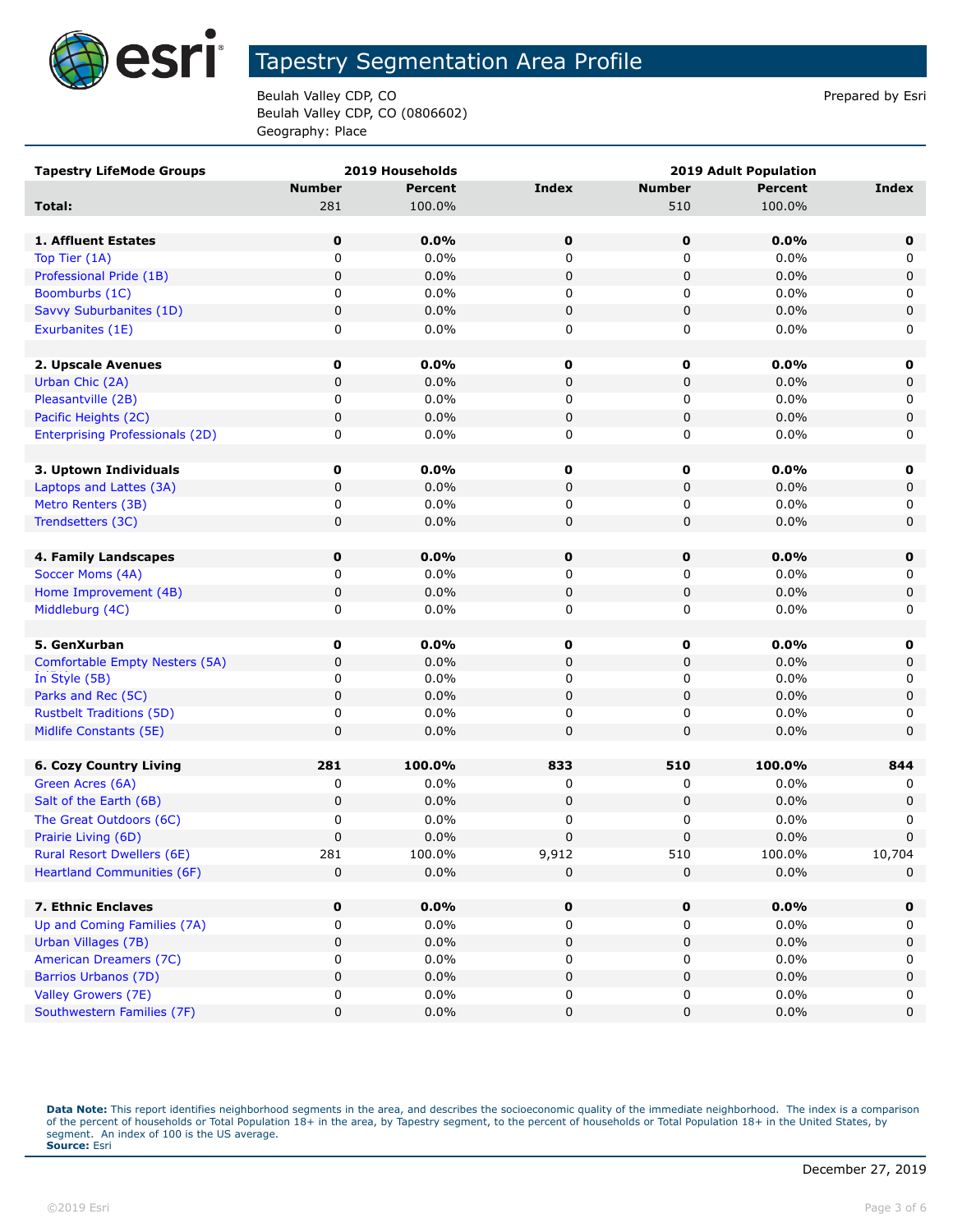

Beulah Valley CDP, CO **Prepared by Estimate 2** Prepared by Esri Beulah Valley CDP, CO (0806602) Geography: Place

| <b>Tapestry LifeMode Groups</b>        |               | 2019 Households |              |               | <b>2019 Adult Population</b> |              |
|----------------------------------------|---------------|-----------------|--------------|---------------|------------------------------|--------------|
|                                        | <b>Number</b> | <b>Percent</b>  | <b>Index</b> | <b>Number</b> | <b>Percent</b>               | <b>Index</b> |
| Total:                                 | 281           | 100.0%          |              | 510           | 100.0%                       |              |
|                                        |               |                 |              |               |                              |              |
| 8. Middle Ground                       | 0             | 0.0%            | 0            | 0             | 0.0%                         | 0            |
| City Lights (8A)                       | 0             | 0.0%            | 0            | 0             | 0.0%                         | 0            |
| Emerald City (8B)                      | 0             | 0.0%            | $\mathbf 0$  | $\pmb{0}$     | 0.0%                         | 0            |
| Bright Young Professionals (8C)        | 0             | $0.0\%$         | 0            | 0             | $0.0\%$                      | 0            |
| Downtown Melting Pot (8D)              | 0             | 0.0%            | 0            | $\pmb{0}$     | 0.0%                         | $\mathbf 0$  |
| Front Porches (8E)                     | 0             | $0.0\%$         | 0            | 0             | $0.0\%$                      | 0            |
| Old and Newcomers (8F)                 | 0             | 0.0%            | $\pmb{0}$    | $\pmb{0}$     | 0.0%                         | $\mathsf 0$  |
| Hardscrabble Road (8G)                 | 0             | 0.0%            | 0            | 0             | 0.0%                         | 0            |
|                                        |               |                 |              |               |                              |              |
| 9. Senior Styles                       | 0             | $0.0\%$         | 0            | 0             | $0.0\%$                      | 0            |
| Silver & Gold (9A)                     | 0             | 0.0%            | 0            | 0             | 0.0%                         | 0            |
| Golden Years (9B)                      | 0             | 0.0%            | 0            | 0             | 0.0%                         | 0            |
| The Elders (9C)                        | 0             | 0.0%            | $\mathbf 0$  | $\pmb{0}$     | 0.0%                         | $\mathsf 0$  |
| Senior Escapes (9D)                    | 0             | $0.0\%$         | 0            | 0             | $0.0\%$                      | 0            |
| <b>Retirement Communities (9E)</b>     | 0             | 0.0%            | $\mathbf 0$  | $\pmb{0}$     | 0.0%                         | $\mathbf 0$  |
| Social Security Set (9F)               | 0             | $0.0\%$         | 0            | 0             | $0.0\%$                      | 0            |
|                                        |               |                 |              |               |                              |              |
| 10. Rustic Outposts                    | 0             | 0.0%            | 0            | 0             | $0.0\%$                      | 0            |
| Southern Satellites (10A)              | 0             | 0.0%            | $\mathbf 0$  | $\pmb{0}$     | 0.0%                         | 0            |
| Rooted Rural (10B)                     | 0             | $0.0\%$         | 0            | 0             | $0.0\%$                      | 0            |
| Diners & Miners (10C)                  | 0             | 0.0%            | 0            | 0             | 0.0%                         | 0            |
| Down the Road (10D)                    | 0             | 0.0%            | 0            | 0             | 0.0%                         | 0            |
| Rural Bypasses (10E)                   | 0             | 0.0%            | 0            | $\pmb{0}$     | 0.0%                         | $\mathbf 0$  |
|                                        |               |                 |              |               |                              |              |
| 11. Midtown Singles                    | 0             | 0.0%            | 0            | 0             | 0.0%                         | 0            |
| City Strivers (11A)                    | 0             | $0.0\%$         | 0            | 0             | 0.0%                         | 0            |
| Young and Restless (11B)               | 0             | 0.0%            | $\mathbf 0$  | $\pmb{0}$     | 0.0%                         | $\mathsf 0$  |
| Metro Fusion (11C)                     | 0             | 0.0%            | 0            | 0             | 0.0%                         | 0            |
| Set to Impress (11D)                   | 0             | 0.0%            | $\mathbf 0$  | $\pmb{0}$     | 0.0%                         | $\mathbf 0$  |
| City Commons (11E)                     | 0             | $0.0\%$         | 0            | 0             | $0.0\%$                      | 0            |
|                                        |               |                 |              |               |                              |              |
| 12. Hometown                           | 0             | $0.0\%$         | 0            | 0             | $0.0\%$                      | 0            |
| Family Foundations (12A)               | 0             | 0.0%            | $\mathbf 0$  | $\pmb{0}$     | 0.0%                         | 0            |
| Traditional Living (12B)               | 0             | $0.0\%$         | 0            | 0             | $0.0\%$                      | 0            |
| <b>Small Town Simplicity (12C)</b>     | 0             | 0.0%            | 0            | $\pmb{0}$     | 0.0%                         | 0            |
| Modest Income Homes (12D)              | 0             | 0.0%            | 0            | 0             | 0.0%                         | 0            |
|                                        |               |                 |              |               |                              |              |
| 13. Next Wave                          | 0             | $0.0\%$         | 0            | 0             | $0.0\%$                      | 0            |
| <b>International Marketplace (13A)</b> | 0             | 0.0%            | $\mathbf 0$  | $\pmb{0}$     | 0.0%                         | $\mathsf 0$  |
| Las Casas (13B)                        | 0             | 0.0%            | 0            | 0             | $0.0\%$                      | 0            |
| <b>NeWest Residents (13C)</b>          | 0             | 0.0%            | 0            | 0             | 0.0%                         | $\mathbf 0$  |
| Fresh Ambitions (13D)                  | 0             | $0.0\%$         | 0            | 0             | $0.0\%$                      | 0            |
| High Rise Renters (13E)                | 0             | 0.0%            | 0            | $\pmb{0}$     | 0.0%                         | $\mathbf 0$  |
|                                        |               |                 |              |               |                              |              |
| <b>14. Scholars and Patriots</b>       | 0             | 0.0%            | 0            | 0             | 0.0%                         | 0            |
| Military Proximity (14A)               | 0             | $0.0\%$         | $\mathbf 0$  | 0             | $0.0\%$                      | 0            |
| College Towns (14B)                    | 0             | 0.0%            | $\pmb{0}$    | 0             | 0.0%                         | $\mathbf 0$  |
| Dorms to Diplomas (14C)                | 0             | $0.0\%$         | 0            | 0             | $0.0\%$                      | 0            |
|                                        |               |                 |              |               |                              |              |
| Unclassified (15)                      | 0             | $0.0\%$         | 0            | 0             | $0.0\%$                      | 0            |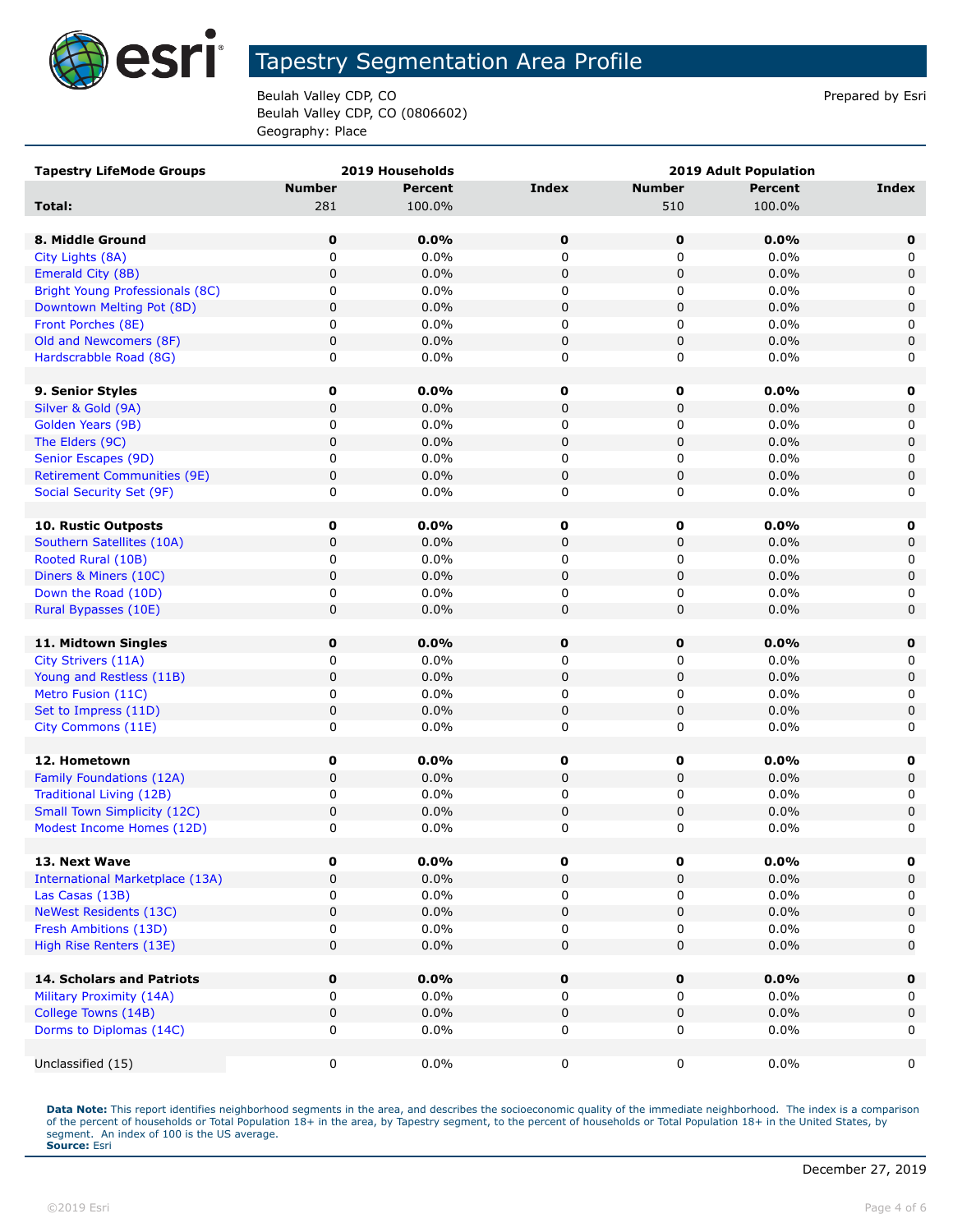

Beulah Valley CDP, CO **Prepared by Estimate 2** Prepared by Esri Beulah Valley CDP, CO (0806602) Geography: Place

| <b>Tapestry Urbanization Groups</b>    |               | 2019 Households |                | <b>2019 Adult Population</b> |                |              |  |  |
|----------------------------------------|---------------|-----------------|----------------|------------------------------|----------------|--------------|--|--|
|                                        | <b>Number</b> | <b>Percent</b>  | <b>Index</b>   | <b>Number</b>                | <b>Percent</b> | Index        |  |  |
| Total:                                 | 281           | 100.0%          |                | 510                          | 100.0%         |              |  |  |
|                                        |               |                 |                |                              |                |              |  |  |
| 1. Principal Urban Center              | $\pmb{0}$     | 0.0%            | $\mathbf 0$    | $\pmb{0}$                    | 0.0%           | $\mathbf 0$  |  |  |
| Laptops and Lattes (3A)                | 0             | 0.0%            | $\mathbf 0$    | $\mathbf 0$                  | 0.0%           | 0            |  |  |
| Metro Renters (3B)                     | $\mathsf 0$   | 0.0%            | $\mathbf 0$    | 0                            | 0.0%           | $\pmb{0}$    |  |  |
| Trendsetters (3C)                      | 0             | 0.0%            | 0              | $\mathbf 0$                  | 0.0%           | 0            |  |  |
| Downtown Melting Pot (8D)              | $\mathsf 0$   | 0.0%            | $\overline{0}$ | $\mathbf 0$                  | 0.0%           | $\mathbf 0$  |  |  |
| City Strivers (11A)                    | 0             | 0.0%            | $\mathbf 0$    | 0                            | 0.0%           | 0            |  |  |
| <b>NeWest Residents (13C)</b>          | $\mathsf 0$   | 0.0%            | $\mathbf 0$    | $\mathbf 0$                  | 0.0%           | 0            |  |  |
| Fresh Ambitions (13D)                  | 0             | 0.0%            | $\mathbf 0$    | 0                            | 0.0%           | 0            |  |  |
| High Rise Renters (13E)                | $\mathsf 0$   | 0.0%            | $\mathbf 0$    | 0                            | 0.0%           | 0            |  |  |
|                                        |               |                 |                |                              |                |              |  |  |
| 2. Urban Periphery                     | $\mathbf 0$   | 0.0%            | $\mathbf 0$    | 0                            | 0.0%           | $\mathbf 0$  |  |  |
| Pacific Heights (2C)                   | 0             | 0.0%            | $\mathbf 0$    | 0                            | 0.0%           | 0            |  |  |
| <b>Rustbelt Traditions (5D)</b>        | 0             | 0.0%            | $\mathbf 0$    | 0                            | 0.0%           | $\mathbf 0$  |  |  |
| Urban Villages (7B)                    | 0             | 0.0%            | 0              | 0                            | 0.0%           | 0            |  |  |
| American Dreamers (7C)                 | 0             | 0.0%            | $\mathbf 0$    | 0                            | 0.0%           | $\mathbf 0$  |  |  |
| Barrios Urbanos (7D)                   | 0             | 0.0%            | 0              | 0                            | 0.0%           | 0            |  |  |
| Southwestern Families (7F)             | 0             | 0.0%            | $\mathbf 0$    | 0                            | 0.0%           | 0            |  |  |
| City Lights (8A)                       | 0             | 0.0%            | $\mathbf 0$    | 0                            | 0.0%           | $\mathbf 0$  |  |  |
| <b>Bright Young Professionals (8C)</b> | $\pmb{0}$     | 0.0%            | $\mathbf 0$    | $\pmb{0}$                    | 0.0%           | 0            |  |  |
| Metro Fusion (11C)                     | 0             | 0.0%            | $\mathbf 0$    | 0                            | 0.0%           | 0            |  |  |
| Family Foundations (12A)               | $\pmb{0}$     | 0.0%            | $\pmb{0}$      | 0                            | 0.0%           | $\mathbf 0$  |  |  |
| Modest Income Homes (12D)              | 0             | 0.0%            | 0              | 0                            | 0.0%           | 0            |  |  |
| <b>International Marketplace (13A)</b> | $\pmb{0}$     | 0.0%            | $\mathbf 0$    | $\pmb{0}$                    | 0.0%           | $\mathbf 0$  |  |  |
| Las Casas (13B)                        | 0             | 0.0%            | $\mathbf 0$    | 0                            | 0.0%           | 0            |  |  |
|                                        |               |                 |                |                              |                |              |  |  |
| 3. Metro Cities                        | $\mathbf 0$   | $0.0\%$         | O              | 0                            | 0.0%           | 0            |  |  |
| In Style (5B)                          | $\mathsf 0$   | 0.0%            | $\mathbf 0$    | $\mathbf 0$                  | 0.0%           | $\mathbf 0$  |  |  |
| Emerald City (8B)                      | 0             | 0.0%            | 0              | 0                            | 0.0%           | 0            |  |  |
| Front Porches (8E)                     | $\mathsf 0$   | 0.0%            | $\mathbf 0$    | 0                            | 0.0%           | 0            |  |  |
| Old and Newcomers (8F)                 | 0             | 0.0%            | 0              | 0                            | 0.0%           | 0            |  |  |
| Hardscrabble Road (8G)                 | 0             | 0.0%            | $\mathbf 0$    | $\mathbf 0$                  | 0.0%           | $\mathbf 0$  |  |  |
| <b>Retirement Communities (9E)</b>     | 0             | 0.0%            | 0              | 0                            | 0.0%           | 0            |  |  |
| Social Security Set (9F)               | 0             | 0.0%            | $\mathbf 0$    | $\mathsf 0$                  | 0.0%           | 0            |  |  |
| Young and Restless (11B)               | 0             | 0.0%            | $\mathbf 0$    | 0                            | 0.0%           | 0            |  |  |
| Set to Impress (11D)                   | 0             | 0.0%            | $\overline{0}$ | 0                            | 0.0%           | $\mathbf{0}$ |  |  |
| City Commons (11E)                     | 0             | 0.0%            | $\mathbf 0$    | 0                            | 0.0%           | 0            |  |  |
| Traditional Living (12B)               | 0             | 0.0%            | $\mathbf 0$    | $\mathbf 0$                  | 0.0%           | 0            |  |  |
| College Towns (14B)                    | 0             | 0.0%            | $\mathbf 0$    | 0                            | 0.0%           | 0            |  |  |
| Dorms to Diplomas (14C)                | 0             | 0.0%            | $\overline{0}$ | 0                            | 0.0%           | $\mathbf 0$  |  |  |